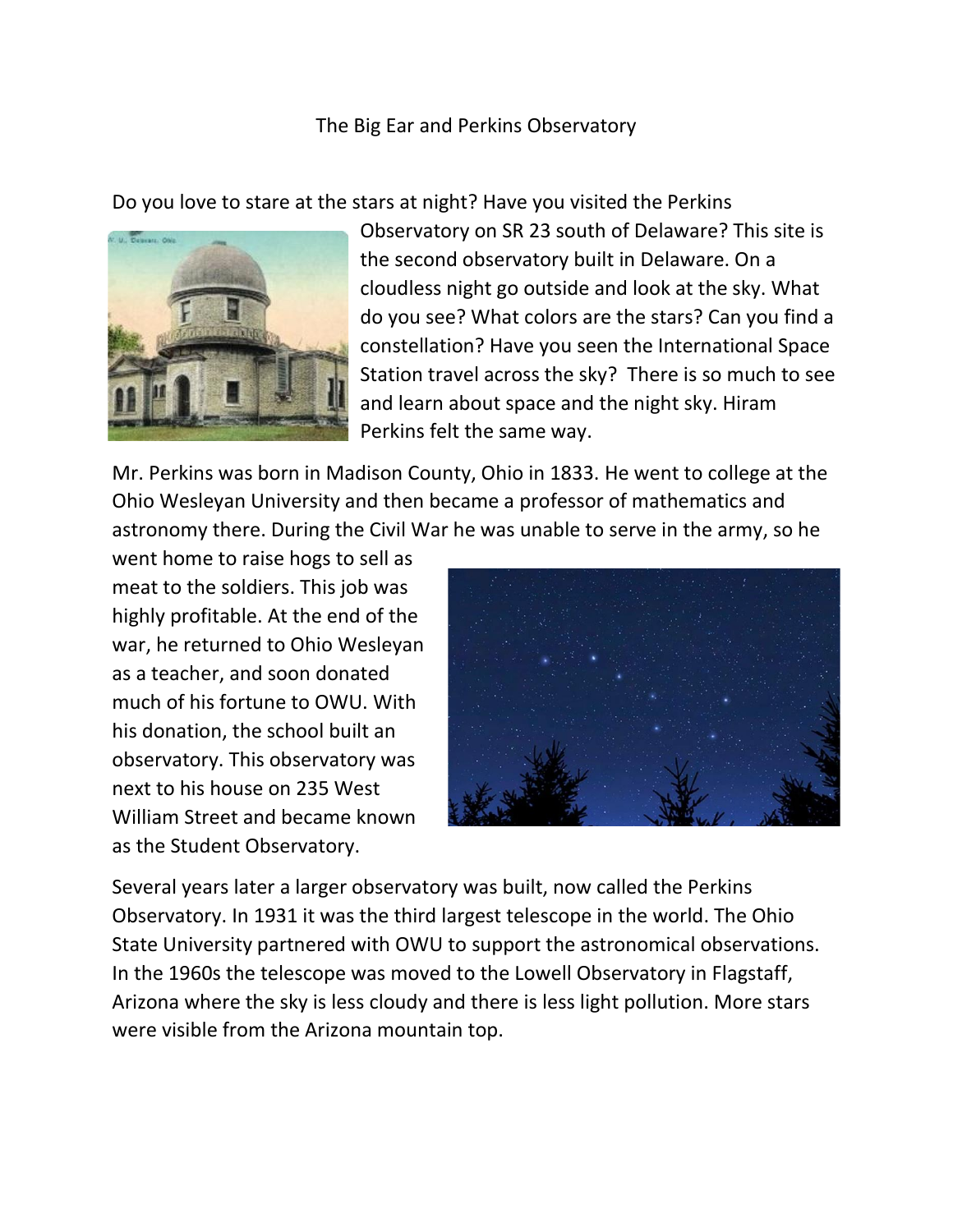A radio telescope, known as the Big Ear, was built on the grounds of the Perkins Observatory. It began listening to outer space in 1963 and continued until 1998. It is best known for recording the WOW!, "an unusual and apparently extraterrestrial radio signal<sup>1</sup>" or a loud sound recorded in 1977. It



remains unclear as to where the sound originated and hasn't been heard again.

Perkins Observatory continues to offer programs for families. You can look on the Perkins website at <http://perkins.owu.edu/> for a schedule of events, the current phase of the moon, the prediction of the night sky for viewing, and solar activity. During this time of COVID-19, there are virtual Observing/Planetarium Shows offered on Friday evenings.

Look at the stars. Imagine how all the stars in the sky. Why are they bluish or yellow? Can you find the North Star? Can you see the constellations?

Make a Star Finder <https://spaceplace.nasa.gov/starfinder/en/>

Draw the constellations you can identify.

Ask your parents to download the free app, *Skyview*, which helps you see the constellations in the night sky.

Download a book with descriptions of constellations. <https://www.startwithabook.org/sites/default/files/SpaceRangers-stars-constellations.pdf>

Fun Constellation Sewing Cards – Stargazing With Kids Download free sewing constellation cards- Need yarn, a hole punch and a kid-safe needle Kidsactivities.com <https://kidsactivitiesblog.com/53553/star-sewing-cards-kids/>

<sup>1</sup> [https://en.wikipedia.org/wiki/Ohio\\_State\\_University\\_Radio\\_Observatory](https://en.wikipedia.org/wiki/Ohio_State_University_Radio_Observatory)